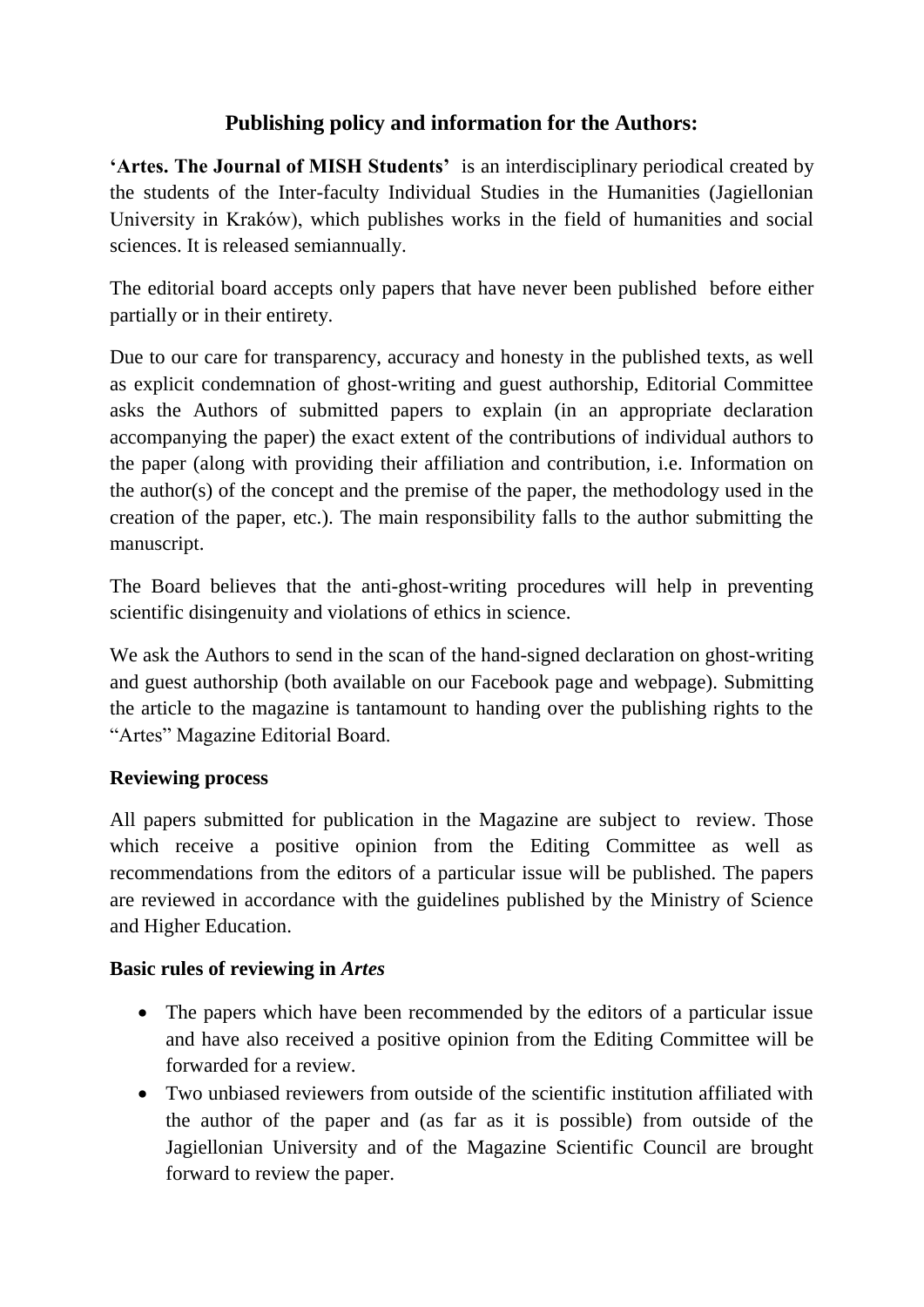- The review is a written recommendation to either accept or reject the paper. The process applies to every submitted paper. The reviews are secret, i.e. the Editing Committee does not reveal their contents neither to the authors, nor to the second reviewer.
- The reviewers decide on the acceptance of the paper, based, among others, on its seminal approach to the topic, which takes into account the current and upto-date source literature, appropriate methodology and the state of research.
- The reviewers' names of individual publications and issues of the periodical are not revealed. Once a year the Magazine publishes a list of cooperating reviewers on its website.
- The review process is double-blind: the authors of the papers and the reviewers do not know the personal data of one another.
- The final decision to approve or reject a paper is made by the topic editor of a given issue; the decision is based on the two external reviews.

### **Editing rules of the submitted papers**

The number of characters in submitted papers should not exceed 20,000. If the paper contains additional illustrations, the Author is obligated to attach them separately. The Editing Board also kindly requests information on affiliation and a short note on the Author (written in 3rd person). The Authors interested in being published in *Artes*  should also submit an abstract including the list of works cited and keywords.

## **Formatting**

- Microsoft Word document
- Times New Roman font, 11 pts
- $\bullet$  line spacing: 1,5 pts
- margins  $-2,5$  cm: upper, lower and side
- left alignment
- quotes (longer than 3 verses) separated in the main body of the text 10 pts font

Oxford referencing style is used.

## **Privacy policy**

Before the approval of the paper for publication, the Editor and otrher members of the editorial board are not allowed to reveal any of the information regarding the submission to third parties, except the information on: